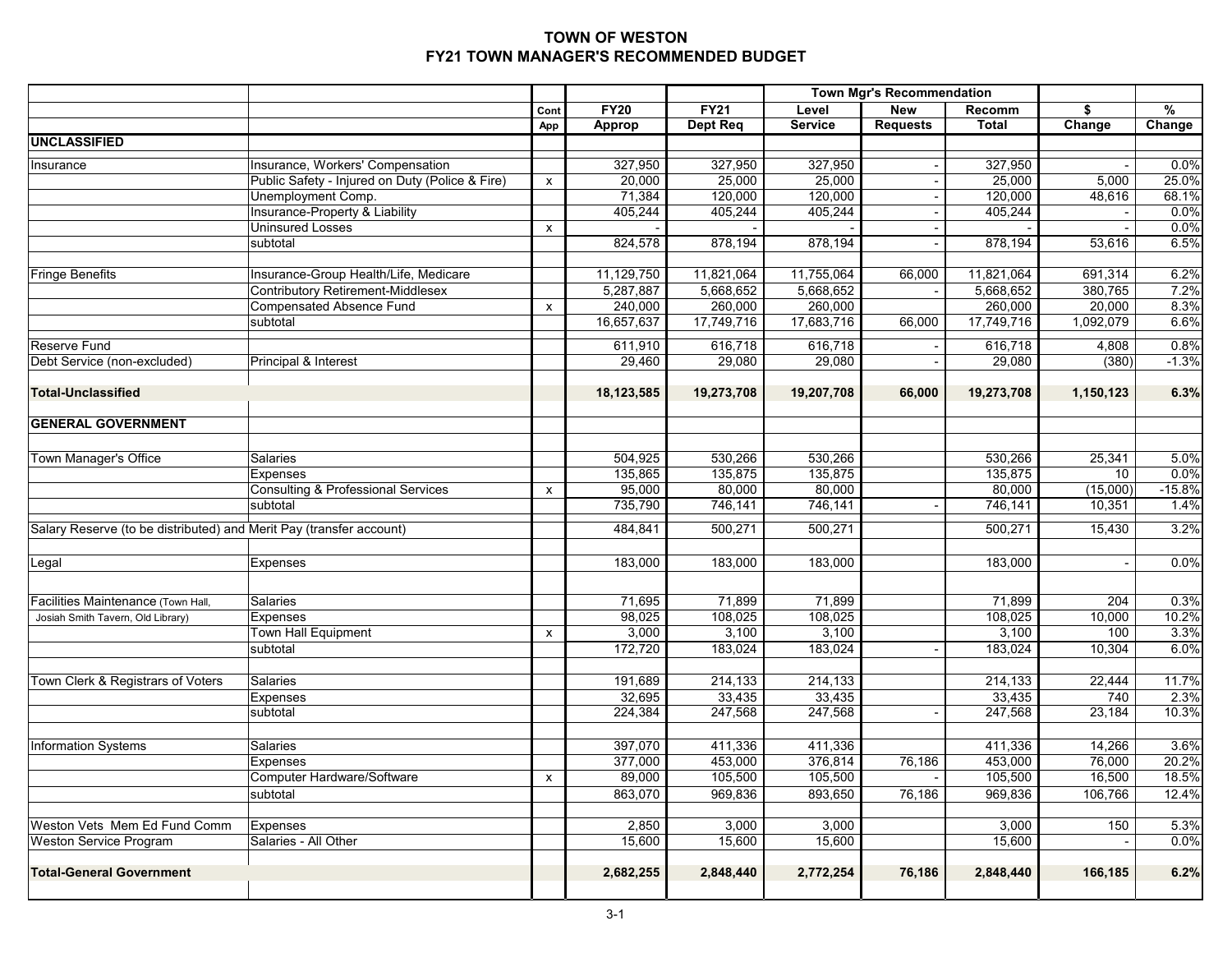|                                                        |                                |                    |               |                 |                | <b>Town Mgr's Recommendation</b> |              |          |           |
|--------------------------------------------------------|--------------------------------|--------------------|---------------|-----------------|----------------|----------------------------------|--------------|----------|-----------|
|                                                        |                                | Cont               | <b>FY20</b>   | <b>FY21</b>     | Level          | <b>New</b>                       | Recomm       | \$       | %         |
|                                                        |                                | App                | <b>Approp</b> | <b>Dept Req</b> | <b>Service</b> | <b>Requests</b>                  | <b>Total</b> | Change   | Change    |
| <b>FACILITIES TOWN-WIDE</b>                            |                                |                    |               |                 |                |                                  |              |          |           |
| Salaries                                               |                                |                    | 513,760       | 619,006         | 537,006        | 82,000                           | 619,006      | 105,246  | 20.5%     |
| <b>Expenses</b>                                        |                                |                    | 877,140       | 877,140         | 877,140        |                                  | 877,140      |          | 0.0%      |
| Facilities Improvements-Town wide                      |                                | x                  | 600,788       | 636,835         | 636,835        |                                  | 636,835      | 36,047   | 6.0%      |
| <b>Equipment Replacement</b>                           |                                | x                  | 52,000        |                 |                |                                  |              | (52,000) | $-100.0%$ |
| <b>Total-Facilities Town-Wide</b>                      |                                |                    | 2,043,688     | 2,132,981       | 2,050,981      | 82,000                           | 2,132,981    | 89,293   | 4.4%      |
| <b>FINANCE</b>                                         |                                |                    |               |                 |                |                                  |              |          |           |
| <b>Finance Committee</b>                               |                                |                    | 7,750         | 7,750           | 7,750          |                                  |              |          |           |
|                                                        | <b>Expenses</b>                |                    |               |                 |                |                                  | 7,750        |          | 0.0%      |
| Finance                                                | <b>Salaries</b>                |                    | 756,812       | 794,490         | 794,490        |                                  | 794,490      | 37,678   | 5.0%      |
|                                                        | Expenses                       |                    | 139,615       | 134,690         | 134,690        |                                  | 134,690      | (4, 925) | $-3.5%$   |
|                                                        | subtotal                       |                    | 896,427       | 929,180         | 929,180        |                                  | 929,180      | 32,753   | 3.7%      |
|                                                        |                                |                    |               |                 |                |                                  |              |          | 3.6%      |
| <b>Total-Finance</b>                                   |                                |                    | 904,177       | 936,930         | 936,930        |                                  | 936,930      | 32,753   |           |
| LAND USE, INSPECTIONAL SERVICES, PLANNING              |                                |                    |               |                 |                |                                  |              |          |           |
| Land Use, Inspections, Planning                        | Salaries                       |                    | 643,044       | 686,150         | 658,370        | 27,780                           | 686,150      | 43,106   | 6.7%      |
|                                                        | Expenses                       |                    | 189,290       | 225,257         | 191,257        | 24,000                           | 215,257      | 25,967   | 13.7%     |
|                                                        |                                |                    |               |                 |                |                                  |              |          |           |
| <b>Total-Land Use, Inspectional Services, Planning</b> |                                |                    | 832,334       | 911,407         | 849,627        | 51,780                           | 901,407      | 69,073   | 8.3%      |
| <b>PUBLIC SAFETY</b>                                   |                                |                    |               |                 |                |                                  |              |          |           |
|                                                        |                                |                    |               |                 |                |                                  |              |          |           |
| <b>Police/Animal Control</b>                           | Salaries                       |                    | 3,347,558     | 3,519,004       | 3,453,499      |                                  | 3,453,499    | 105,941  | 3.2%      |
|                                                        | Expenses                       |                    | 369,750       | 406,000         | 406,000        |                                  | 406,000      | 36,250   | 9.8%      |
|                                                        | <b>Equipment and Apparatus</b> | X                  | 156,819       | 165,000         | 165,000        |                                  | 165,000      | 8,181    | 5.2%      |
|                                                        | subtotal                       |                    | 3,874,127     | 4,090,004       | 4,024,499      |                                  | 4,024,499    | 150,372  | 3.9%      |
|                                                        |                                |                    |               |                 |                |                                  |              |          |           |
| Fire                                                   | Salaries                       |                    | 3,176,986     | 3,436,423       | 3,179,035      | 147,388                          | 3,326,423    | 149,437  | 4.7%      |
|                                                        | <b>Expenses</b>                |                    | 349,446       | 379,470         | 379,470        |                                  | 379,470      | 30,024   | 8.6%      |
|                                                        | <b>Hydrant Service</b>         |                    | 44,000        | 44,000          | 44,000         |                                  | 44,000       |          | 0.0%      |
|                                                        | <b>Emergency Management</b>    | X                  | 2,000         | 2,000           | 2,000          |                                  | 2,000        |          | 0.0%      |
|                                                        | <b>Equipment and Apparatus</b> | $\pmb{\mathsf{x}}$ | 20,000        | 20,000          | 20,000         |                                  | 20,000       |          | 0.0%      |
|                                                        | subtotal                       |                    | 3,592,432     | 3,881,893       | 3,624,505      | 147,388                          | 3,771,893    | 179,461  | 5.0%      |
| <b>Total-Public Safety</b>                             |                                |                    | 7,466,559     | 7,971,897       | 7,649,004      | 147,388                          | 7,796,392    | 329,833  | 4.4%      |
| <b>VOC-TECH EDUCATION</b>                              |                                |                    |               |                 |                |                                  |              |          |           |
| Minuteman Regional Voc-Tech                            | Assessment                     |                    | 100,000       | 150,000         | 150,000        |                                  | 150,000      | 50,000   | 50.0%     |
| <b>Total-Voc-Tech Education</b>                        |                                |                    | 100,000       | 150,000         | 150,000        |                                  | 150,000      | 50,000   | 50.0%     |
| <b>PUBLIC WORKS</b>                                    |                                |                    |               |                 |                |                                  |              |          |           |
|                                                        |                                |                    |               |                 |                |                                  |              |          |           |
| Salaries                                               |                                |                    | 2,253,500     | 2,283,791       | 2,283,791      |                                  | 2,283,791    | 30,291   | 1.3%      |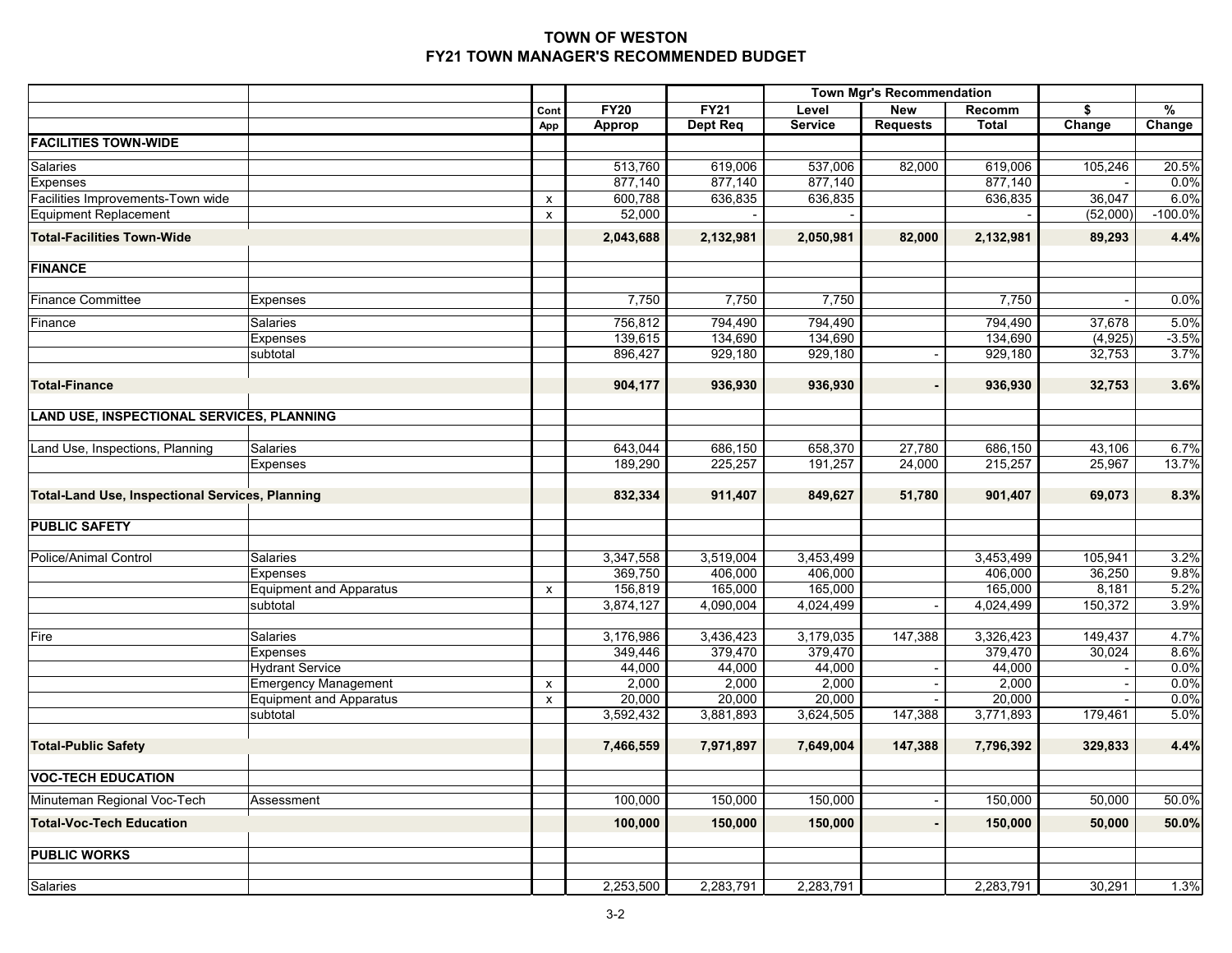|                                               |                                              |                |               |                 |                | <b>Town Mgr's Recommendation</b>       |              |                  |               |
|-----------------------------------------------|----------------------------------------------|----------------|---------------|-----------------|----------------|----------------------------------------|--------------|------------------|---------------|
|                                               |                                              | Cont           | <b>FY20</b>   | <b>FY21</b>     | Level          | <b>New</b>                             | Recomm       | \$               | $\frac{0}{0}$ |
|                                               |                                              | App            | <b>Approp</b> | <b>Dept Req</b> | <b>Service</b> | <b>Requests</b>                        | <b>Total</b> | Change           | Change        |
| Expenses                                      |                                              |                | 1,319,647     | 1,345,075       | 1,345,075      |                                        | 1,345,075    | 25,428           | 1.9%          |
| Snow and Ice Control                          | Salaries & Expenses                          |                | 252,900       | 252,900         | 252,900        |                                        | 252,900      |                  | 0.0%          |
|                                               |                                              |                |               |                 |                |                                        |              |                  |               |
| <b>Continuing Balance Accounts:</b>           | Construction of Public Ways                  | X              | 1,750,000     | 2,000,000       | 1,750,000      | 250,000                                | 2,000,000    | 250,000          | 14.3%         |
|                                               | Departmental Equipment                       | x              | 416,000       | 457,200         | 416,000        | 41,200                                 | 457,200      | 41,200           | 9.9%          |
|                                               | Sidewalk Maintenance                         | $\pmb{\times}$ | 250,000       | 260,000         | 260,000        |                                        | 260,000      | 10,000           | 4.0%          |
|                                               | <b>Stone Retaining Wall Repairs</b>          | X              | 10,000        | 10,000          | 10,000         |                                        | 10,000       |                  | 0.0%          |
|                                               | <b>Guard Rail Rehabilitation</b>             | x              | 50,000        | 50,000          | 50,000         |                                        | 50,000       |                  | 0.0%          |
|                                               | Monitoring Groundwater-Landfill              | x              | 25,500        | 30,000          | 30,000         |                                        | 30,000       | 4,500            | 17.6%         |
|                                               | Traffic & Sidewalk Committee                 | X              | 25,000        | 50,000          | 25,000         | 25,000                                 | 50,000       | 25,000           | 100.0%        |
|                                               | <b>Cemetery Improvements</b>                 | x              |               |                 |                |                                        |              |                  | 0.0%          |
|                                               | subtotal                                     |                | 2,526,500     | 2,857,200       | 2,541,000      | 316,200                                | 2,857,200    | 330,700          | 13.1%         |
| <b>Total - Public Works</b>                   |                                              |                | 6,352,547     | 6,738,966       | 6,422,766      | 316,200                                | 6,738,966    | 386,419          | 6.1%          |
| <b>HEALTH &amp; HUMAN SERVICES</b>            |                                              |                |               |                 |                |                                        |              |                  |               |
| Board of Health                               | <b>Salaries</b>                              |                | 273,398       | 287,122         | 287,122        |                                        | 287,122      | 13,724           | 5.0%          |
|                                               | <b>Expenses</b>                              |                | 7,800         | 7,800           | 7,800          |                                        | 7,800        |                  | 0.0%          |
|                                               | <b>Mental Health Services</b>                |                | 25,000        | 25,000          | 25,000         |                                        | 25,000       |                  | 0.0%          |
|                                               | subtotal                                     |                | 306,198       | 319,922         | 319,922        |                                        | 319,922      | 13,724           | 4.5%          |
|                                               |                                              |                |               |                 |                |                                        |              |                  |               |
| Mosquito Control E. Middlesex                 | Expenses                                     |                | 43,872        | 44,000          | 44,000         |                                        | 44,000       | 128              | 0.3%          |
| Council on Aging                              | <b>Salaries</b>                              |                | 359,543       | 401,589         | 371,109        | 11,732                                 | 382,841      | 23,298           | 6.5%          |
|                                               | Expenses                                     |                | 45,850        | 47,150          | 47,150         |                                        | 47,150       | 1,300            | 2.8%          |
|                                               | Contribution to Community Center Maintenance |                | 30,000        | 45,889          | 45,889         |                                        | 45,889       | 15,889           | 53.0%         |
|                                               | subtotal                                     |                | 435,393       | 494,628         | 464,148        | 11,732                                 | 475,880      | 40,487           | 9.3%          |
|                                               |                                              |                |               |                 |                |                                        |              |                  |               |
| <b>Veterans' Benefits</b>                     | <b>Expenses</b>                              |                | 48,503        | 48,501          | 48,501         |                                        | 48,501       | $\overline{(2)}$ | 0.0%          |
| <b>Total-Health &amp; Human Services</b>      |                                              |                | 833,966       | 907,051         | 876,571        | 11,732                                 | 888,303      | 54,337           | 6.5%          |
| <b>PUBLIC LIBRARY</b>                         |                                              |                |               |                 |                |                                        |              |                  |               |
|                                               |                                              |                |               |                 |                |                                        |              |                  |               |
| Libraries                                     | Salaries                                     |                | 1,185,109     | 1,227,186       | 1,227,186      |                                        | 1,227,186    | 42,077           | 3.6%          |
|                                               | Expenses                                     |                | 143,162       | 143,162         | 143,162        |                                        | 143,162      |                  | 0.0%          |
|                                               | <b>Library Materials</b>                     |                | 80,000        | 80,000          | 80,000         |                                        | 80,000       |                  | 0.0%          |
|                                               | Minuteman Library Network                    |                | 40,310        | 42,000          | 42,000         |                                        | 42,000       | 1,690            | 4.2%          |
|                                               | subtotal                                     |                | 1,448,581     | 1,492,348       | 1,492,348      |                                        | 1,492,348    | 43,767           | 3.0%          |
| <b>Total-Public Library</b>                   |                                              |                | 1,448,581     | 1,492,348       | 1,492,348      |                                        | 1,492,348    | 43,767           | 3.0%          |
| <b>Total-Non-School Budget Appropriations</b> |                                              |                | 40,787,692    | 43,363,728      | 42,408,189     | 751,286                                | 43, 159, 475 | 2,371,783        | 5.8%          |
| <b>SCHOOLS</b>                                |                                              |                |               |                 |                |                                        |              |                  |               |
|                                               |                                              |                |               |                 |                | <b>Superintendent's Recommendation</b> |              |                  |               |
| <b>School Department</b>                      | Salaries                                     |                | 36,438,565    | 35,978,392      | 35,978,392     |                                        | 35,978,392   | (460, 173)       | $-1.3%$       |
|                                               | Expenses                                     |                | 5,002,826     | 6,928,417       | 6,928,417      |                                        | 6,928,417    | 1,925,591        | 38.5%         |
| <b>Total-School Department</b>                |                                              |                | 41,441,391    | 42,906,809      | 42,906,809     |                                        | 42,906,809   | 1,465,418        | 3.5%          |